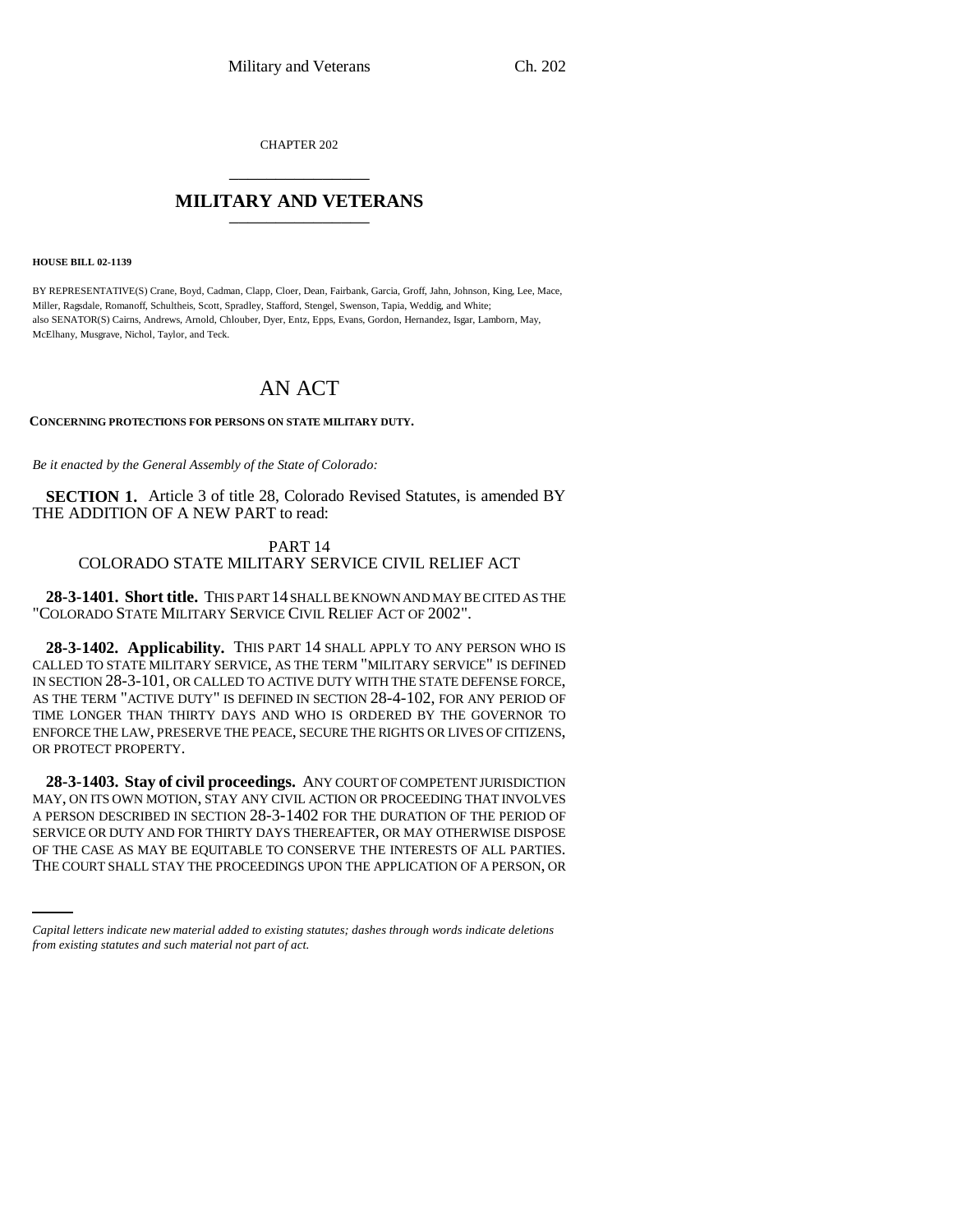AN AGENT OF THE PERSON, ENGAGED IN STATE MILITARY SERVICE OR ACTIVE DUTY UNLESS, IN THE OPINION OF THE COURT, THE ABILITY OF THE PERSON TO PROSECUTE OR DEFEND THE ACTION IS NOT MATERIALLY AFFECTED.

**28-3-1404. Actions for rent or possession by landlord.** (1) (a) EXCEPT AS OTHERWISE PROVIDED IN PARAGRAPH (b) OF THIS SUBSECTION (1), AN EVICTION, DISTRESS ACTION, OR REQUIREMENT FOR DEPOSIT OF ACCRUED RENT, AS PROVIDED FOR IN LAW, MAY NOT PROCEED AGAINST ANY PERSON DESCRIBED IN SECTION 28-3-1402 DURING THE PERIOD OF SERVICE OR DUTY AND FOR THIRTY DAYS THEREAFTER IF:

(I) THE PERSON, WITHIN THIRTY DAYS AFTER BEING CALLED TO SAID SERVICE OR DUTY, HAS GIVEN WRITTEN NOTICE TO THE AFFECTED LANDLORD WITH REGARD TO ANY PREMISES; AND

(II) THE RENTAL UNIT IS OCCUPIED CHIEFLY AS A RESIDENTIAL DWELLING BY THE PERSON, THE PERSON'S SPOUSE, OR A DEPENDENT OF THE PERSON.

(b) A COURT OF COMPETENT JURISDICTION MAY ALLOW AN ACTION DESCRIBED IN PARAGRAPH (a) OF THIS SUBSECTION (1) TO PROCEED BASED UPON A FINDING OF NO SUBSTANTIVE PREJUDICE TO THE PERSON AS A RESULT OF THE SERVICE OR DUTY.

(2) THE COURT MAY, ON ITS OWN MOTION, STAY THE PROCEEDINGS DESCRIBED IN PARAGRAPH (a) OF SUBSECTION (1) OF THIS SECTION FOR THE DURATION OF THE PERIOD OF SERVICE OR DUTY AND FOR THIRTY DAYS THEREAFTER OR OTHERWISE DISPOSE OF THE CASE AS MAY BE EQUITABLE TO CONSERVE THE INTERESTS OF ALL PARTIES. THE COURT SHALL STAY THE PROCEEDINGS UPON THE APPLICATION OF A PERSON, OR AN AGENT OF THE PERSON, ENGAGED IN STATE MILITARY SERVICE OR ACTIVE DUTY UNLESS, IN THE OPINION OF THE COURT, THE ABILITY OF THE PERSON TO PAY THE AGREED UPON RENT HAS NOT BEEN MATERIALLY AFFECTED BY REASON OF THE SERVICE OR DUTY.

**28-3-1405. Installment contracts - purchase of property.** (1) (a) EXCEPT AS OTHERWISE PROVIDED IN PARAGRAPH (b) OF THIS SUBSECTION (1), A CREDITOR WHO HAS RECEIVED A DEPOSIT OR INSTALLMENT OF THE PURCHASE PRICE UNDER AN INSTALLMENT CONTRACT FOR THE PURCHASE OF REAL OR PERSONAL PROPERTY FROM A PERSON WHO, AFTER THE DATE OF THE PAYMENT OF SUCH DEPOSIT OR INSTALLMENT, IS CALLED TO STATE MILITARY SERVICE OR ACTIVE DUTY AS DESCRIBED IN SECTION 28-3-1402, MAY NOT:

(I) EXERCISE ANY RIGHT OR OPTION UNDER SAID CONTRACT TO RESCIND OR TERMINATE THE CONTRACT; OR

(II) RESUME POSSESSION OF THE PROPERTY.

(b) A CREDITOR DESCRIBED IN PARAGRAPH (a) OF THIS SUBSECTION (1) MAY RESCIND OR TERMINATE THE INSTALLMENT CONTRACT OR RESUME POSSESSION OF THE PROPERTY FOR NONPAYMENT IF:

(I) THE PERSON, WITHIN THIRTY DAYS AFTER BEING CALLED TO SAID SERVICE OR DUTY, HAS NOT PROVIDED THE CREDITOR WITH WRITTEN NOTICE OF THE SERVICE OR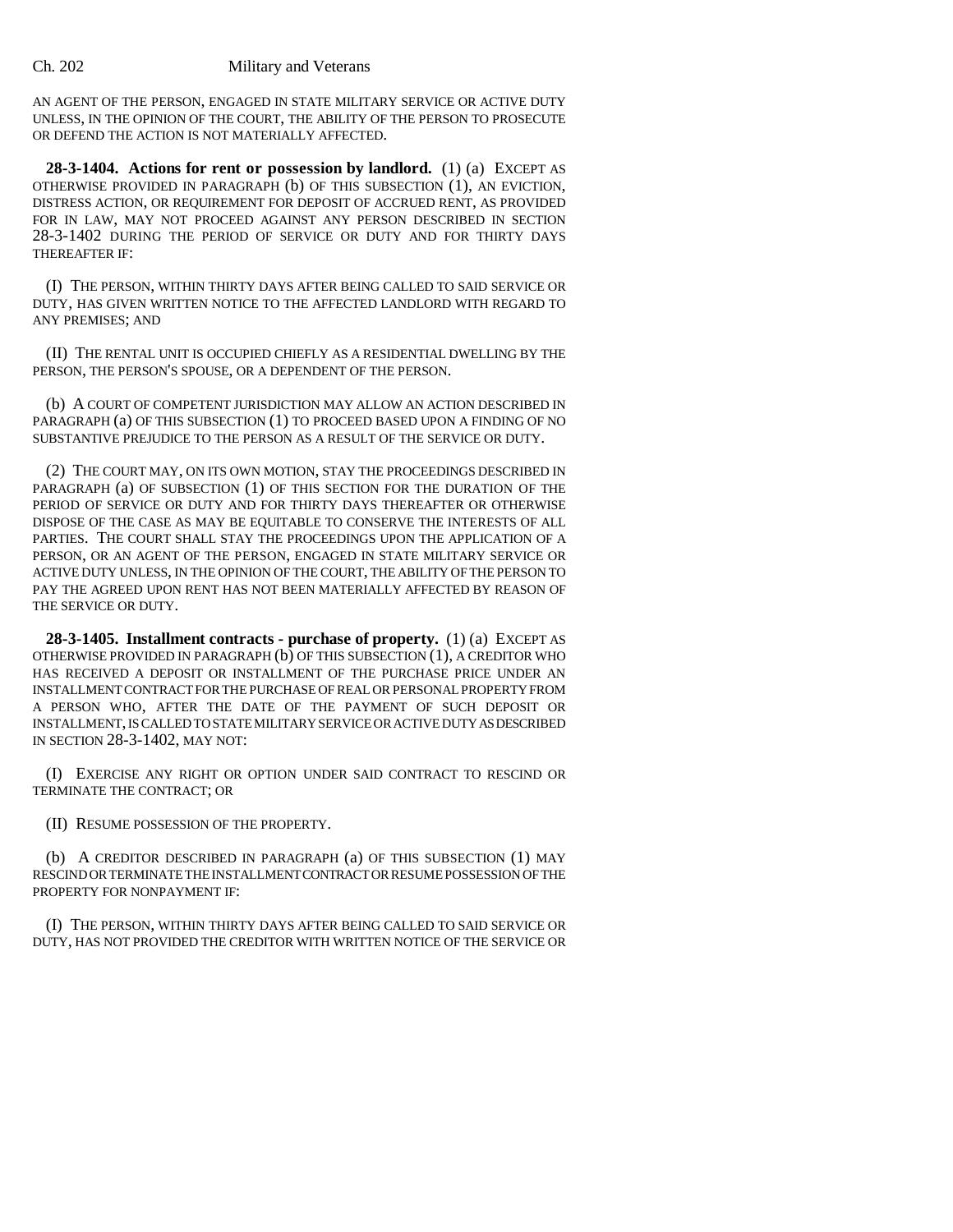DUTY;

(II) A COURT OF COMPETENT JURISDICTION HAS AFFIRMATIVELY AUTHORIZED SUCH RECISSION, TERMINATION, OR POSSESSION; OR

(III) THE NONPAYMENT OF ANY INSTALLMENT UNDER THE INSTALLMENT CONTRACT OR ANY OTHER BREACH OF THE TERMS THEREOF DID NOT OCCUR DURING THE PERIOD OF THE SERVICE OR DUTY OR FOR THIRTY DAYS THEREAFTER.

(2) (a) UPON HEARING SAID ACTION, A COURT MAY ORDER THE REPAYMENT OF PRIOR INSTALLMENTS OR DEPOSITS OR ANY PART THEREOF AS A CONDITION OF TERMINATING THE CONTRACT AND RESUMING POSSESSION OF THE PROPERTY.

(b) NOTWITHSTANDING THE PROVISIONS OF PARAGRAPH (a) OF THIS SUBSECTION (2), A COURT MAY, ON ITS OWN MOTION, STAY THE PROCEEDINGS FOR THE DURATION OF THE PERIOD OF SERVICE OR DUTY AND FOR THIRTY DAYS THEREAFTER OR OTHERWISE DISPOSE OF THE CASE AS MAY BE EQUITABLE TO CONSERVE THE INTERESTS OF ALL PARTIES. THE COURT SHALL STAY THE PROCEEDINGS UPON THE APPLICATION OF A PERSON, OR AN AGENT OF THE PERSON, ENGAGED IN STATE MILITARY SERVICE OR ACTIVE DUTY UNLESS, IN THE OPINION OF THE COURT, THE ABILITY OF THE PERSON TO COMPLY WITH THE TERMS OF THE OBLIGATION IS NOT MATERIALLY AFFECTED.

**28-3-1406. Mortgage or security on property.** (1) IN ANY PROCEEDING COMMENCED DURING A PERIOD OF STATE MILITARY SERVICE OR ACTIVE DUTY, AS DESCRIBED IN SECTION 28-3-1402, TO ENFORCE OBLIGATIONS SECURED BY A MORTGAGE, TRUST DEED, OR OTHER SECURITY UPON REAL OR PERSONAL PROPERTY OWNED PRIOR TO THE COMMENCEMENT OF THE PERIOD OF STATE MILITARY SERVICE OR ACTIVE DUTY, THE COURT MAY, ON ITS OWN MOTION, STAY THE PROCEEDINGS FOR THE DURATION OF THE PERIOD OF SERVICE OR DUTY AND FOR THIRTY DAYS THEREAFTER OR OTHERWISE DISPOSE OF THE CASE AS MAY BE EQUITABLE TO CONSERVE THE INTERESTS OF ALL PARTIES. THE COURT SHALL STAY THE PROCEEDINGS UPON THE APPLICATION OF A PERSON, OR AN AGENT OF THE PERSON, ENGAGED IN STATE MILITARY SERVICE OR ACTIVE DUTY UNLESS, IN THE OPINION OF THE COURT, THE ABILITY OF THE PERSON TO COMPLY WITH THE TERMS OF THE OBLIGATION IS NOT MATERIALLY AFFECTED.

(2) A SALE, FORECLOSURE, OR SEIZURE OF PROPERTY FOR NONPAYMENT OF ANY SUM DUE UNDER ANY OBLIGATION, OR FOR BREACH OF THE TERMS OF ANY SUCH OBLIGATION, IS NOT VALID IF MADE DURING A PERIOD OF STATE MILITARY SERVICE OR ACTIVE DUTY, AS DESCRIBED IN SECTION 28-3-1402, OR WITHIN THIRTY DAYS THEREAFTER, UNLESS SUCH SALE, FORECLOSURE, OR SEIZURE IS MADE UPON AN ORDER PREVIOUSLY GRANTED BY THE COURT AND A RETURN THERETO MADE AND APPROVED BY THE COURT.

(3) THIS SECTION APPLIES ONLY TO OBLIGATIONS SECURED BY A MORTGAGE, TRUST DEED, OR OTHER SECURITY IN THE NATURE OF A MORTGAGE UPON REAL OR PERSONAL PROPERTY OWNED BY A PERSON DESCRIBED IN SECTION 28-3-1402 AT THE COMMENCEMENT OF STATE MILITARY SERVICE OR ACTIVE DUTY, WHICH OBLIGATION ORIGINATED PRIOR TO THE PERSON'S SERVICE OR DUTY AND IS STILL OWED BY THE PERSON DURING THE PERIOD OF SERVICE OR DUTY.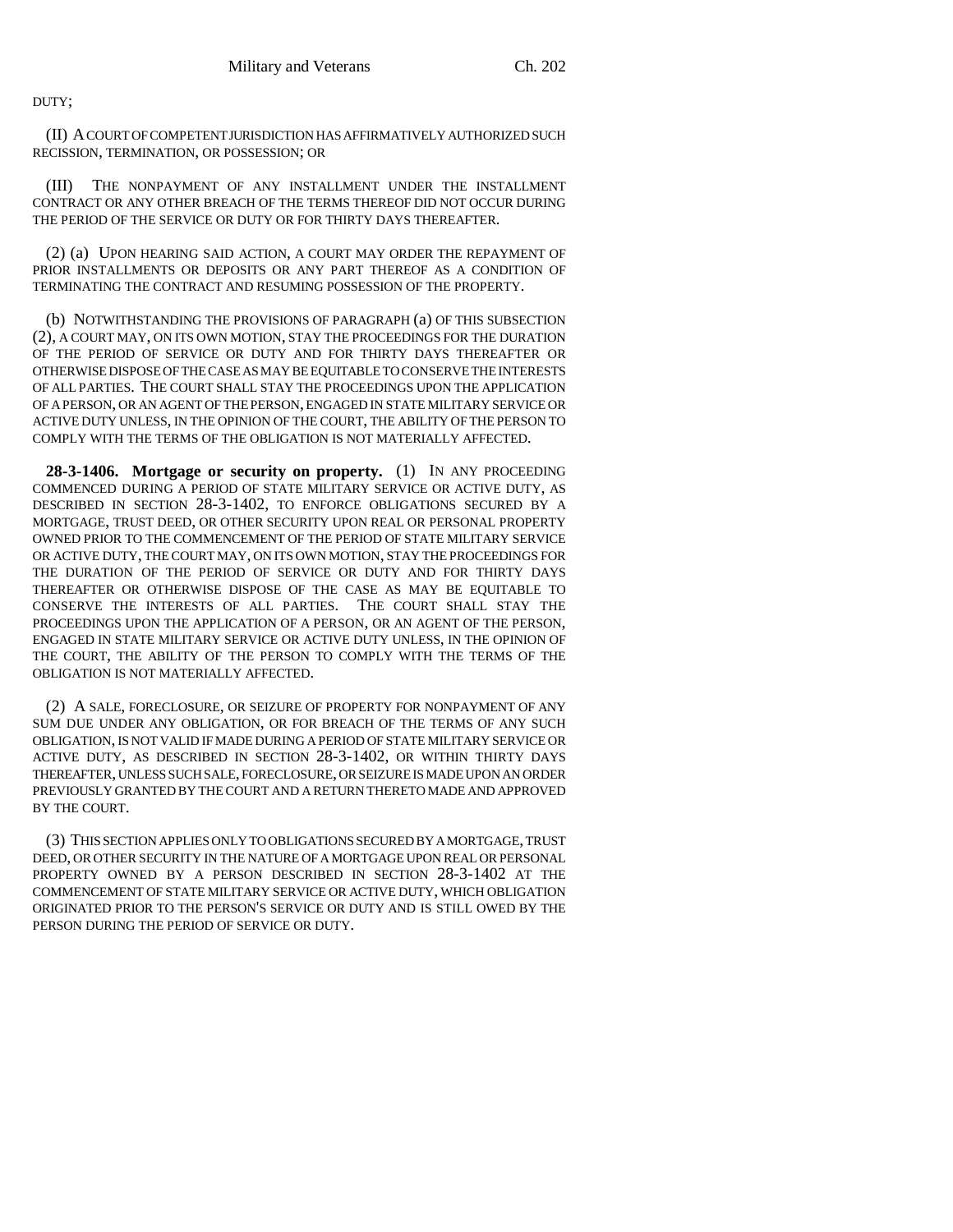### Ch. 202 Military and Veterans

**28-3-1407. Duty to furnish orders.** BEFORE A PERSON SHALL BE ENTITLED TO ANY STAY PURSUANT TO THIS PART 14, THAT PERSON SHALL FURNISH TO THE COURT AND TO ANY OTHER AFFECTED PARTIES A COPY OF THE PERSON'S ORDERS, TOGETHER WITH A WRITTEN STATEMENT FROM THE ADJUTANT GENERAL OF THE STATE OF COLORADO, THAT THE PERSON HAS SERVED CONTINUOUSLY ON STATE ORDERS FOR THE PERIOD COMMENCING WITH THE DATE OF THE ORDERS THROUGH THE DATE OF THE STATEMENT. THE COURT OR OTHER AFFECTED PARTIES MAY REQUIRE THE PERSON TO FURNISH A RECERTIFICATION EVERY THIRTY DAYS THEREAFTER, WHICH SHALL BE FURNISHED TO THE PERSON BY THE ADJUTANT GENERAL UPON REQUEST.

**SECTION 2.** 28-3-506, Colorado Revised Statutes, is amended to read:

**28-3-506. Discrimination against employment - penalty.** (1) (a) No person shall discriminate against any officer or enlisted man PERSON of the military forces of the state because of his THE OFFICER OR ENLISTED PERSON'S membership therein.

(b) No employer or officer or agent of any corporation, company, or firm or other person shall:

(I) Refuse to hire any person for or discharge any person from employment because of his being THE PERSON'S STATUS AS an officer or enlisted man PERSON of the military forces of the state; or

(II) Hinder or prevent himTHE PERSON from performing any military service he OR SHE may be called upon to perform by proper authority; or

(III) Dissuade any person from enlistment in the said national guard by threat or injury to him SUCH PERSON, if he OR SHE so enlists, in respect to his THE PERSON'S employment, trade, or business.

(2) Any person violating any of the provisions of SUBSECTION (1) OF this section is guilty of a misdemeanor and, upon conviction thereof, shall be punished by a fine of not more than five hundred THOUSAND dollars. IN ADDITION, THE AGGRIEVED PERSON MAY BRING AN ACTION AT LAW FOR DAMAGES FOR SUCH NONCOMPLIANCE OR APPLY TO THE DISTRICT COURT FOR SUCH EQUITABLE RELIEF AS IS JUST AND PROPER UNDER THE CIRCUMSTANCES.

**SECTION 3.** 28-3-611, Colorado Revised Statutes, is amended to read:

**28-3-611. Employer's noncompliance - actions.** ANY EMPLOYER VIOLATING ANY OF THE PROVISIONS OF THIS PART 6 IS GUILTY OF A MISDEMEANOR AND, UPON CONVICTION THEREOF, SHALL BE PUNISHED BY A FINE OF NOT MORE THAN FIVE THOUSAND DOLLARS. If any employer fails to comply with the foregoing, IN ADDITION, the employee may at his election, bring an action at law for damages AND REASONABLE ATTORNEY FEES for such noncompliance or apply to the district court for such equitable relief AND REASONABLE ATTORNEY FEES as is ARE just and proper under the circumstances.

**SECTION 4. Effective date - applicability.** This act shall take effect July 1, 2002, and shall apply to offenses committed on or after said date.